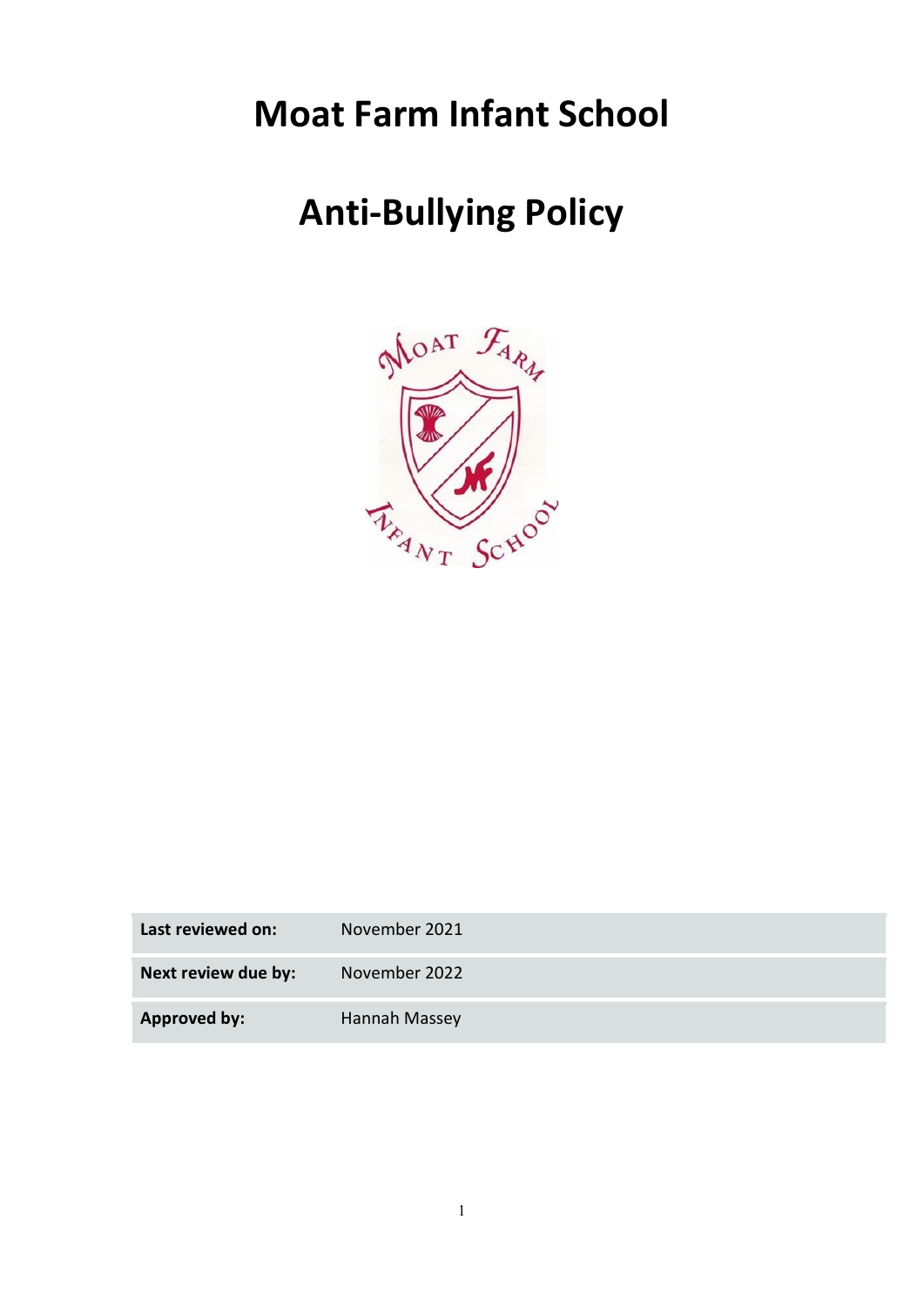## **Introduction**

Moat Farm Infant School believes every child has an entitlement to a safe and secure environment in which they feel protected, and so we do not condone any type of bullying or threatening behaviour.

We are aware that pupils may be bullied in any school or setting, and recognise that preventing, raising awareness and consistently responding to any cases of bullying should be a priority to ensure the safety and well-being of our pupils.

In line with the Equality Act 2010, it is essential that our school:

- Eliminates unlawful discrimination, harassment, victimisation and any other
- conduct prohibited by the Act;
- Advance equality of opportunity between people who share a protected
- characteristic and people who do not share it; and
- Foster good relations between people who share a protected characteristic and
- people who do not share it.

We are committed to safeguarding and promoting the welfare of pupils and young people and expect all staff and volunteers to share this commitment. Under the Children Act 1989, a bullying incident should be addressed as a child protection concern when there is 'reasonable cause to suspect that a pupil is suffering, or is likely to suffer, significant harm'. Where this is the case, the school staff should report their concerns to their Local Authority's safeguarding team.

This policy is closely linked with our Behaviour Policy, our Safeguarding and Child Protection Policy, our School Code of Conduct and the School's Vision, Aims and Values

#### Principles

It is the responsibility of the governing body and the Headteacher to ensure that all members of the school community work within a safe and enabling environment. We value pupils developing 'respect for others resulting from active listening, trust and honesty' (Vision, Aims and Values).

The four guiding principles of the Early Years Foundation Stage underpin our Anti-Bullying Policy from the moment a pupil enters our school, and throughout their time at Moat Farm Infant School. They are:

- every pupil is a unique pupil, who is constantly learning and can be resilient,
- capable, confident and self-assured;
- pupils learn to be strong and independent through positive relationships;
- pupils learn and develop well in enabling environments, in which their experiences
- respond to their individual needs and there is a strong partnership between
- practitioners and parents and/or carers
- pupils develop and learn in different ways and at different rates including pupils
- with special educational needs and disabilities.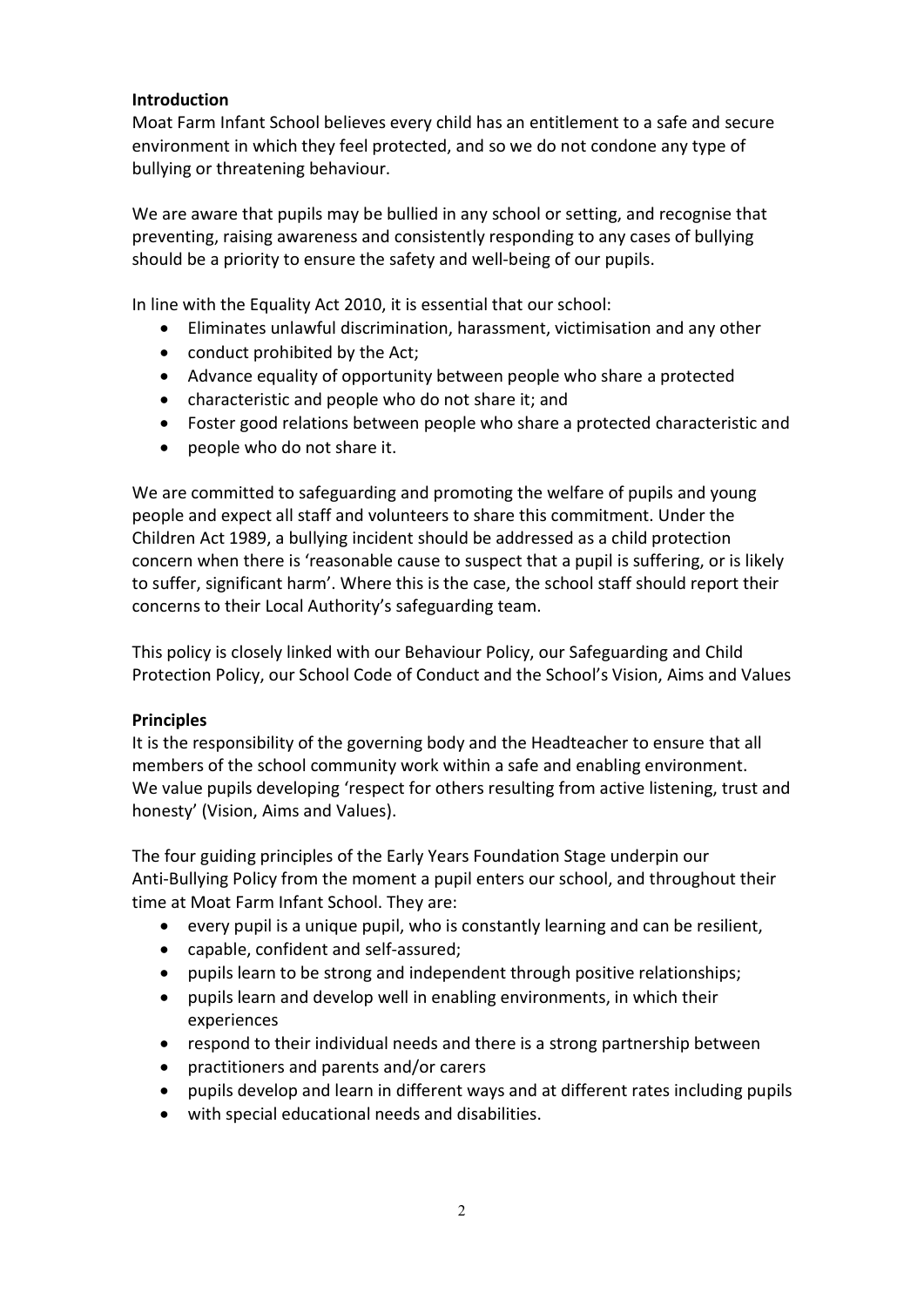## Aims

We are determined to promote and develop a school ethos where bullying behaviour is regarded as unacceptable, to ensure a safe and secure environment is sustained for all pupils.

We aim for all pupils to reach their potential academically, socially and personally through learning and playing in a safe and secure environment.

## What is Bullying?

The repetitive, intentional hurting of one person or group by another person or group, where the relationship involves an imbalance of power. Bullying can be physical, verbal or psychological. It can happen face-to-face or through cyberspace. http://www.antibullyingalliance.org.uk/about-us.aspx

BUT it is not bullying when two children of similar age and strength have the occasional disagreement.

It can include:

- Being hit, punched, kicked or threatened
- Being called names
- Teasing
- Spreading tales or rumours
- Racial abuse

## Behaviour often associated with bullying

## Peer on Peer Abuse

All staff should be aware that children can abuse other children (often referred to as peer on peer abuse). This is most likely to include, but may not be limited to:

- Bullying (including cyberbullying);
- Physical abuse such as hitting, kicking, shaking, biting, hair pulling, or otherwise causing physical harm;
- Sexual violence, such as rape, assault by penetration and sexual assault;
- Sexual harassment, such as sexual comments, remarks, jokes and online sexual harassment, which may be stand-alone or part of a broader pattern of abuse;
- Upskirting, which typically involves taking a picture under a person's clothing without them knowing, with the intention of viewing their genitals or buttocks to obtain sexual gratification, or cause the victim humiliation, distress or alarm
- Sexting (also known as youth produced sexual imagery); and initiation/hazing type violence and rituals.

We will challenge and respond to any concerns related to the above. For more information, see our Behaviour Policy.

Each year we will follow the national anti bullying theme for a week. The children will discuss what bullying is and design a poster around the theme.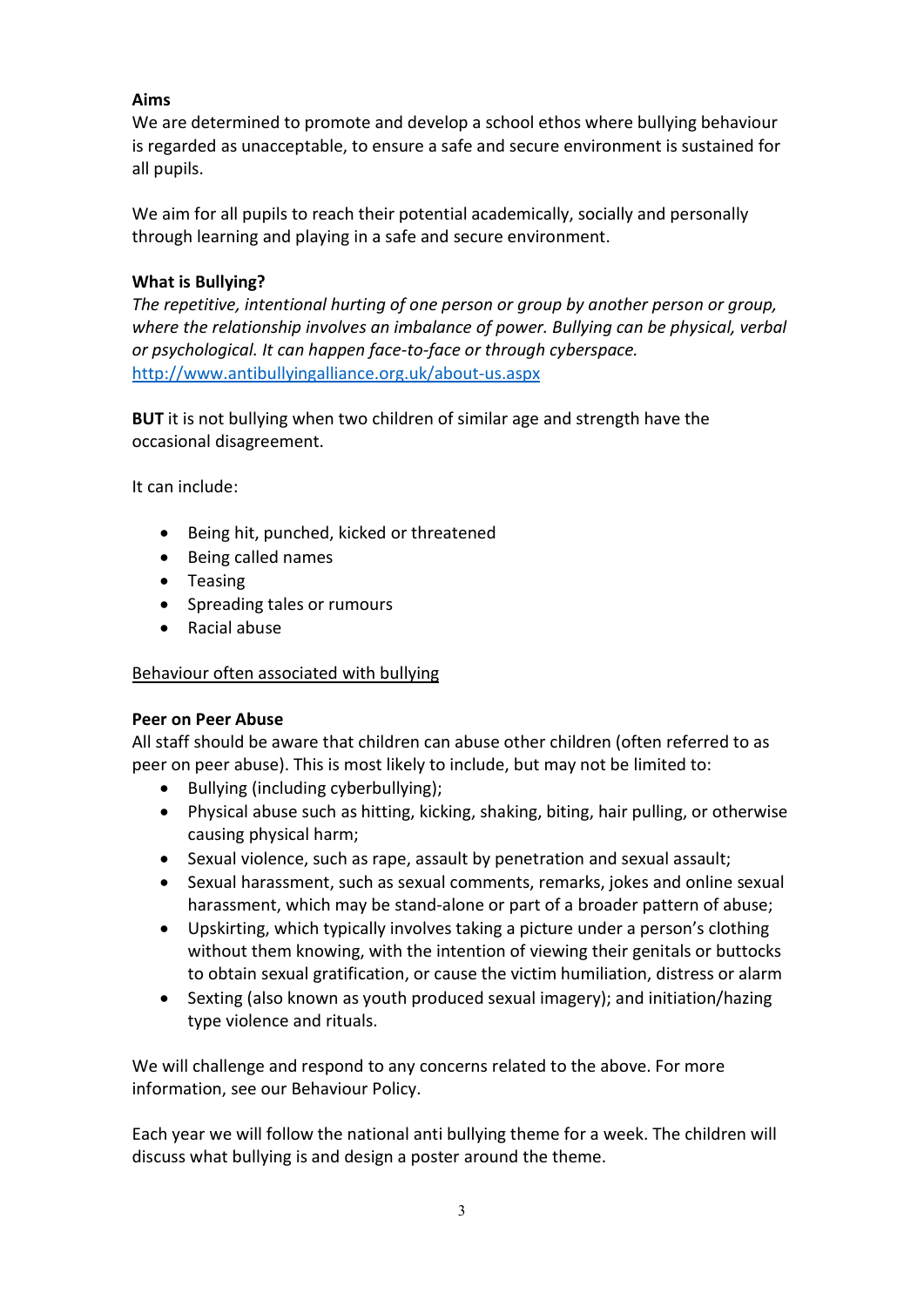## Types of Bullying

## Cyber-Bullying

The rapid development of, and widespread access to, technology has provided a new medium for 'virtual bullying', which can occur in and outside school. Cyber-bullying is a different form of bullying which can happen beyond the school day into home and private space, with a potentially bigger audience, and more accessories as people forward on content.

## Racist Bullying

This refers to a range of hurtful behaviour, both physical and psychological, that make the person feel unwelcome marginalised and excluded, powerless or worthless because of their colour, ethnicity culture, faith community, national origin or national status.

## Homophobic Bullying

This occurs when bullying is motivated by a prejudice against lesbian, gay, bisexual or transsexual people.

#### Vulnerable Groups

We recognise that some groups of pupils may be more vulnerable to bullying, including:

- Looked After Children
- Gypsy, Roma and Traveller children
- Children with Special Educational Needs or Disabilities (SEND)
- Children from ethnic minorities
- Children entitled to Free School Meals
- Children for whom English is an Additional Language
- Children who are perceived to be gay, lesbian, bisexual or transsexual

As part of the requirement on schools to promote fundamental British values, schools must proactively challenge derogatory and discriminatory language and behaviour including that which is racist, homophobic, biphobic, transphobic and disabilist in nature. We will record these types of bullying, even that which represents a one-off incident.

Other vulnerable groups include

- young carers
- looked after children
- bullying related to home circumstances
- bullying related to appearance or health

There is no hierarchy of bullying - all forms should be taken equally seriously and dealt with appropriately.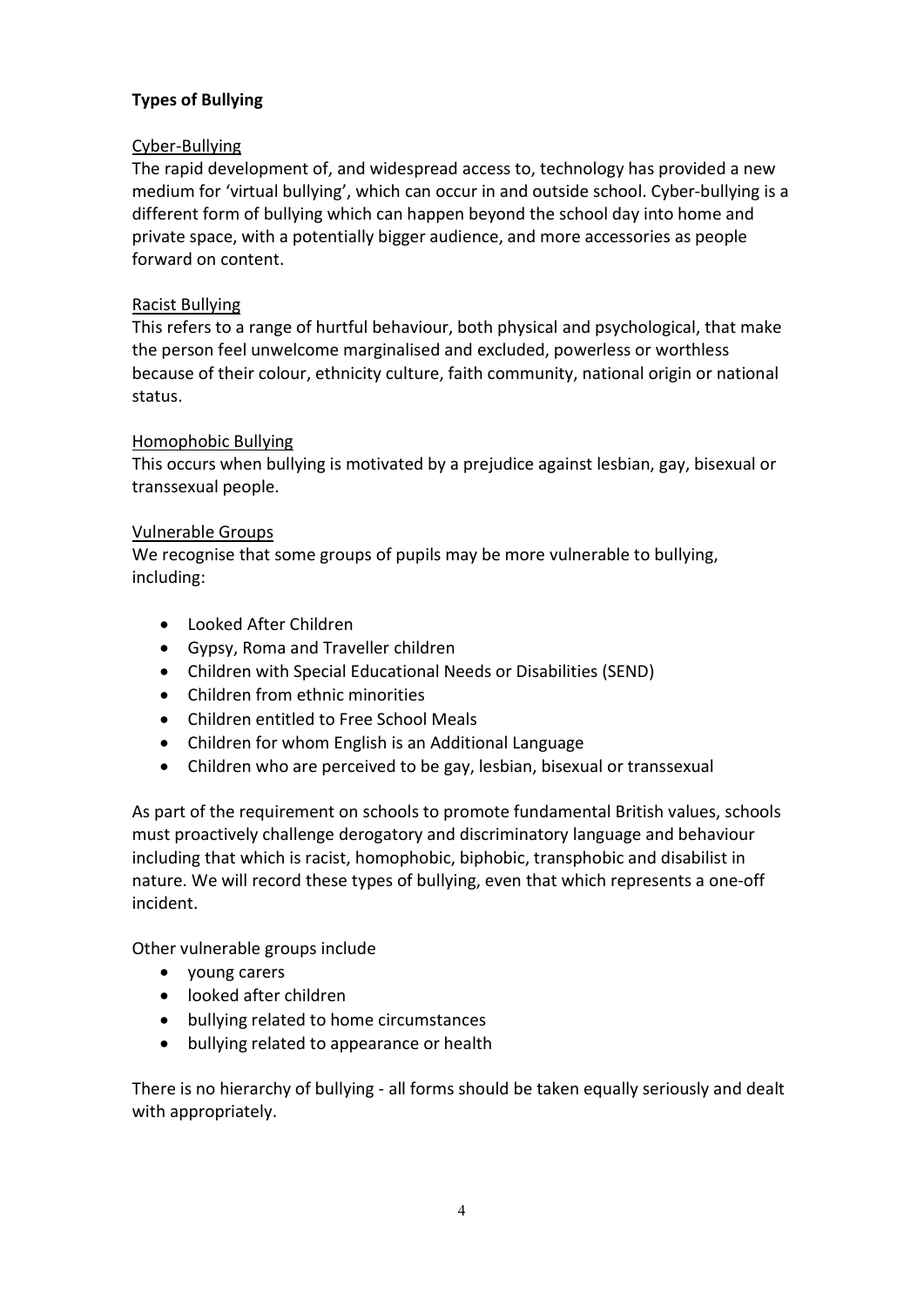#### Prejudice Related Language

Racist, homophobic, biphobic, transphobic and disabilist language includes terms of abuse used towards people because of their race/ethnicity/nationality; because they are lesbian, gay, bisexual, or trans, or are perceived to be, or have a parent/carer, sibling, or friend who is; because they have a learning or physical disability. Such language is generally used to refer to something or someone as inferior. This may also be used to taunt young people who are perceived to be different in some way or their friends, family members or their parents/carers are perceived to be different. Dismissing such language as banter is not helpful as it is being used to mean inferior, bad, broken or wrong. We will challenge the use of prejudice related language in our school even if it appears to be being used without any intent. Persistent use of prejudice related language and/or bullying will be dealt with as with any other form of bullying.

#### Bullying Prevention

Preventing and raising awareness of bullying is essential in keeping incidents in our school to a minimum. Through assemblies, as well as PSHE lessons, pupils are given regular opportunities to discuss what bullying is, as well as incidents we would not describe as bullying, such as two friends falling out, or a one-off argument. An annual 'Anti-bullying Week' is held to further raise awareness. E-safety is an important part of the Curriculum and information for parents is included in newsletters and on the School's website. Pupils are taught to tell an adult in school if they are concerned that someone is being bullied.

Children are also reminded that they must report any incident of bullying to the nearest member of staff or to an adult that they feel particularly comfortable speaking to. This will be investigated and recorded in the class Behaviour Log. Parents are also urged to report incidents.

#### Signs of Bullying

Staff should be vigilant in looking out for signs of bullying or other child protection issues including:

Physical: unexplained bruises, scratches, cuts, missing belongings, damaged clothes, or schoolwork, loss of appetite, stomach aches, headaches, bedwetting.

Emotional: losing interest in school, being withdrawn or secretive, unusual shows of temper, refusal to say why unhappy, high level of anxiety, mood swings, tearfulness for no reason, lack of confidence, headaches and stomach aches, signs of depression.

Behavioural: asking to be taken to school, coming home for lunch, taking longer to get home, asking for more money, using different routes to school, 'losing' more items than usual, sudden changes in behaviour and mood, concentration difficulties, truancy

#### The role of governors

This policy makes it very clear that the governing body does not allow bullying to take place in our school, and that any incidents of bullying that do occur are taken very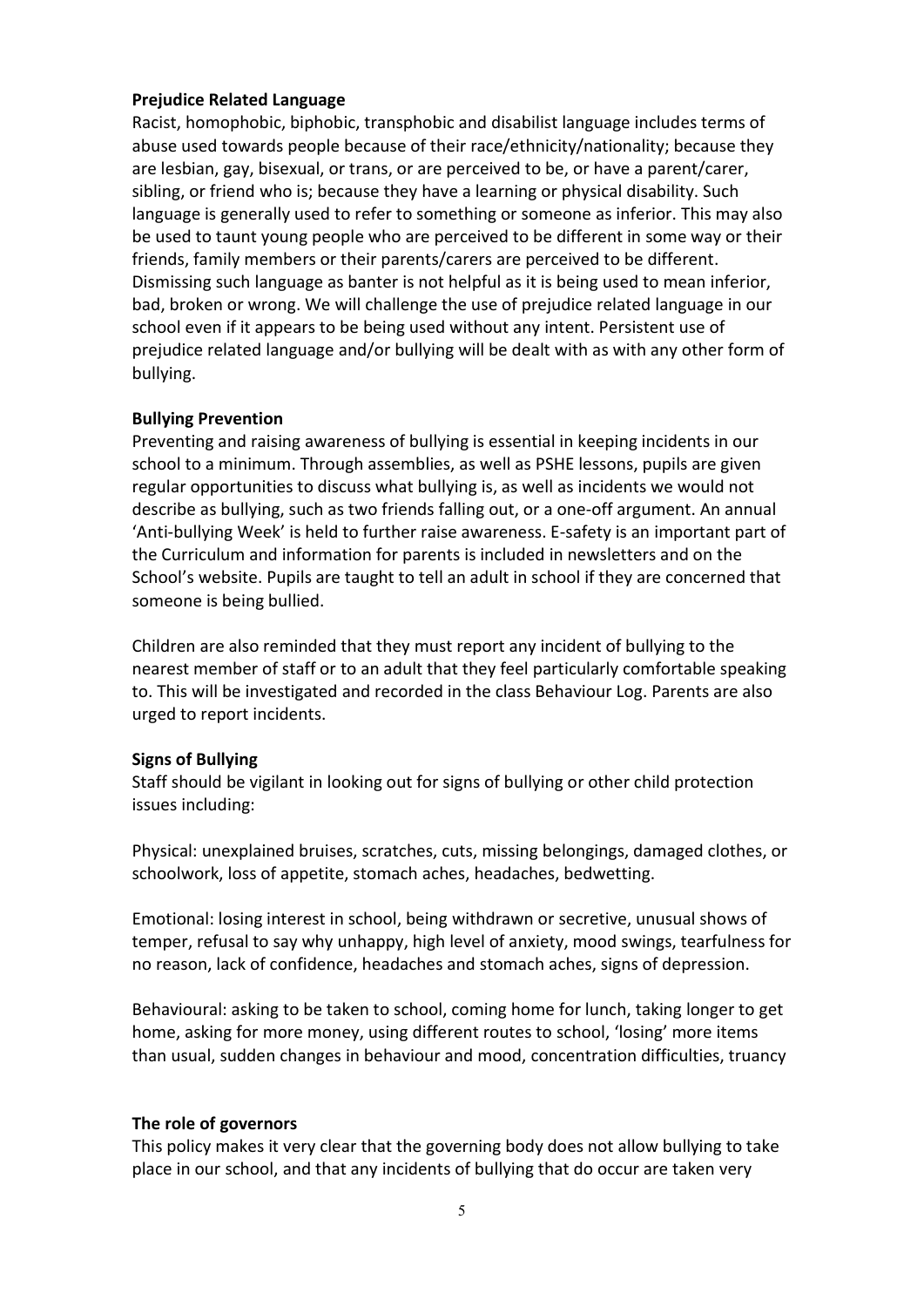seriously and dealt with appropriately. The governing body monitors the incidents of bullying that occur and require the Head teacher to keep accurate records of all incidents.

## The role of the Head teacher

It is the responsibility of the Head teacher to implement the school anti-bullying strategy and to ensure that all staff (both teaching and non-teaching) is aware of the school policy and know how to deal with incidents of bullying. The Head teacher reports to the governing body about the effectiveness of the anti-bullying policy on request.

The Head teacher ensures that all children know that bullying is wrong, and that it is unacceptable behaviour in this school. The Head teacher draws the attention of children to this fact at suitable moments. Every term there are assemblies to highlight the schools Behaviour Code of Conduct.

## The role of staff members

- Whenever incidents of bullying are brought to the attention of staff, the matter will always be taken seriously and will be reported to a senior member of staff. The incident will be recorded in a behaviour logbook located in each classroom. The child's class teacher and the Head teacher must be informed immediately.
- Records should indicate the incident, date, time and name of staff member completing log. The information contained in these reports may help to establish any patterns. The logs will also make reference to any sanctions that is to be imposed and must report whether parents or carers are to be informed.
- Following the recording of any incident the victim should be assured that the matter will be taken seriously and that it will be taken seriously and that it will be investigated.
- At dinnertime there are two designated dinner supervisors known to the children who will deal with any bullying incidents.

## The role of parents

- Parents should look for signs and systems of bullying, and should listen sympathetically and take seriously, children distressed by bullying. They should listen, support and offer advice to their children. Parents of children who bully should be equally sensitive to the child's problems; many bullies are bullied themselves
- Parents have a responsibility to support the school's anti-bullying policy and to actively encourage their child to be a positive member of the school.

#### The role of Pupils

- Bullied pupils should always tell and trust staff to take appropriate action.
- All pupils, including "Playground Buddies" should tell staff of any pupil who is suffering from bullying, even if they do not name the bully responsible.

#### Guidance and help

This may involve counseling and support for the victim of the bullying, and punishment for the child who has carried out the bullying. We spend time talking to the child who